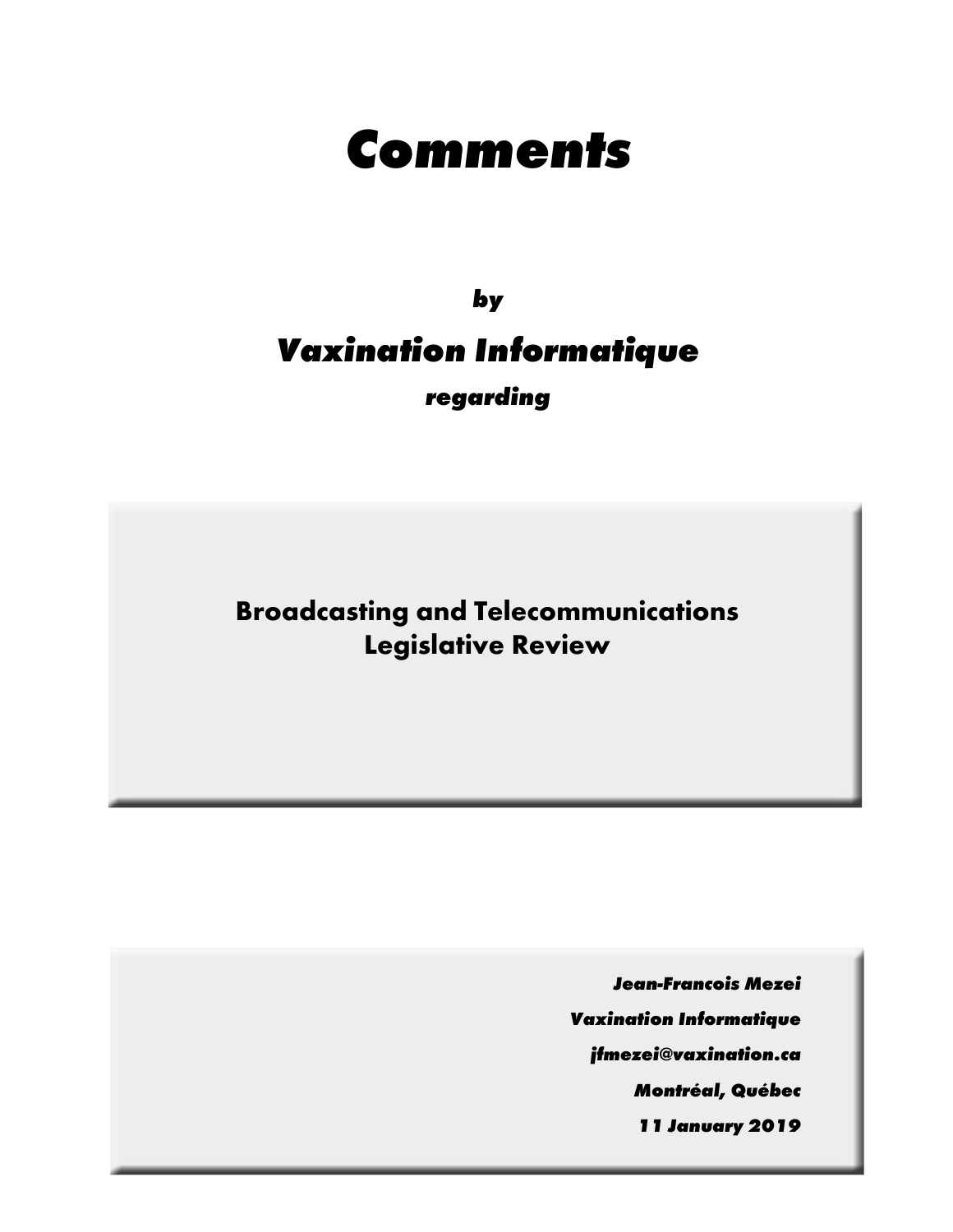## **Table of Contents**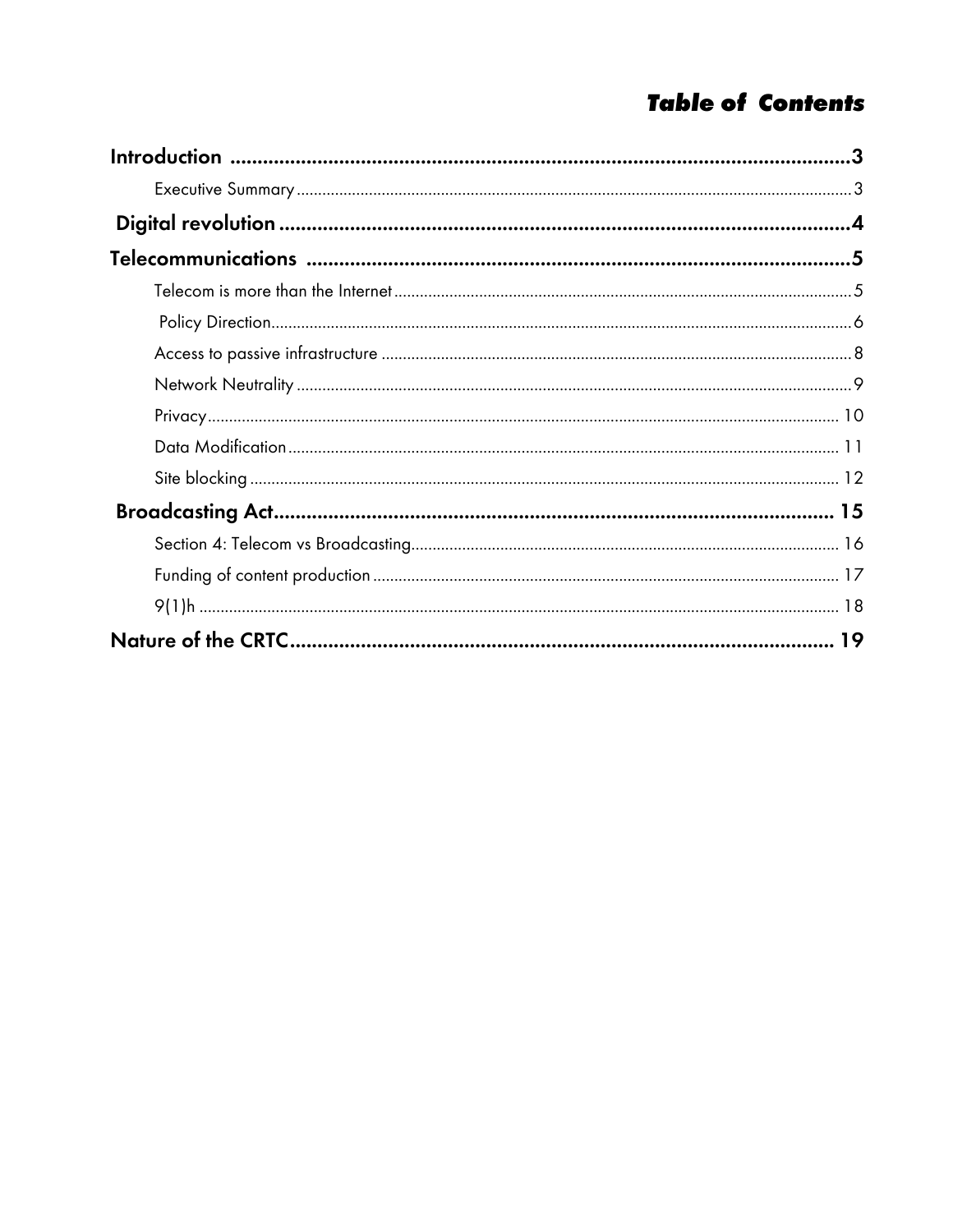#### **Introduction**

- <span id="page-2-0"></span>1. Jean-François Mezei, dba Vaxination Informatique has participated in CRTC processes between 2008 and end of 2016, and was the author of the 2011 Petition to Governor in Council seeking the overturn of the CRTC's UBB decisions.
- 2. Vaxination presents these comments as part of the review of the Broadcasting, Telecommunications and Radio communications acts. Vaxination is willing to appear for an oral hearing to further expand on this submission if necessary.

#### Executive Summary

- 3. The world is going through a digital revolution. Protecting legacy industries in such a revolution removes the catalyst for them to change, and their continued presence, especially in a subsidized mode, will hinder the economics for new industries to emerge, allowing foreign entities to dominate the new digital economy.
- 4. In a digital age, telecommunications have become an essential cog for all aspects of the Canadian economy, not just media. Forcing telecom to subsidize media will render all telecom less competitive and hurt Canada's economy. It would entice Canadians to develop their ideas in other countries with more affordable telecommunications. If the media industry needs financial help, it must come from general tax revenues instead of picking one industry to bear the burden.
- 5. It is possible to incorporate strong Net Neutrality principles in the Telecommunications Act, but this must be done carefully as not all telecommunications are "retail Internet". There must be room for exceptions which must be granted ex-ante by the CRTC prior to entering into force.
- 6. While Canadians had confidence telephone companies wouldn't listen to their telephone conversations because it wasn't feasible to do, technological advances now make it possible for them to peek at data they carry and monetize usage patterns by selling this to advertising companies (or insert their own advertising). As such, Privacy protections are now required in the Telecommunications Act to ensure Canadians maintain a high level of trust that a carrier will limit itself to delivering data without looking at it.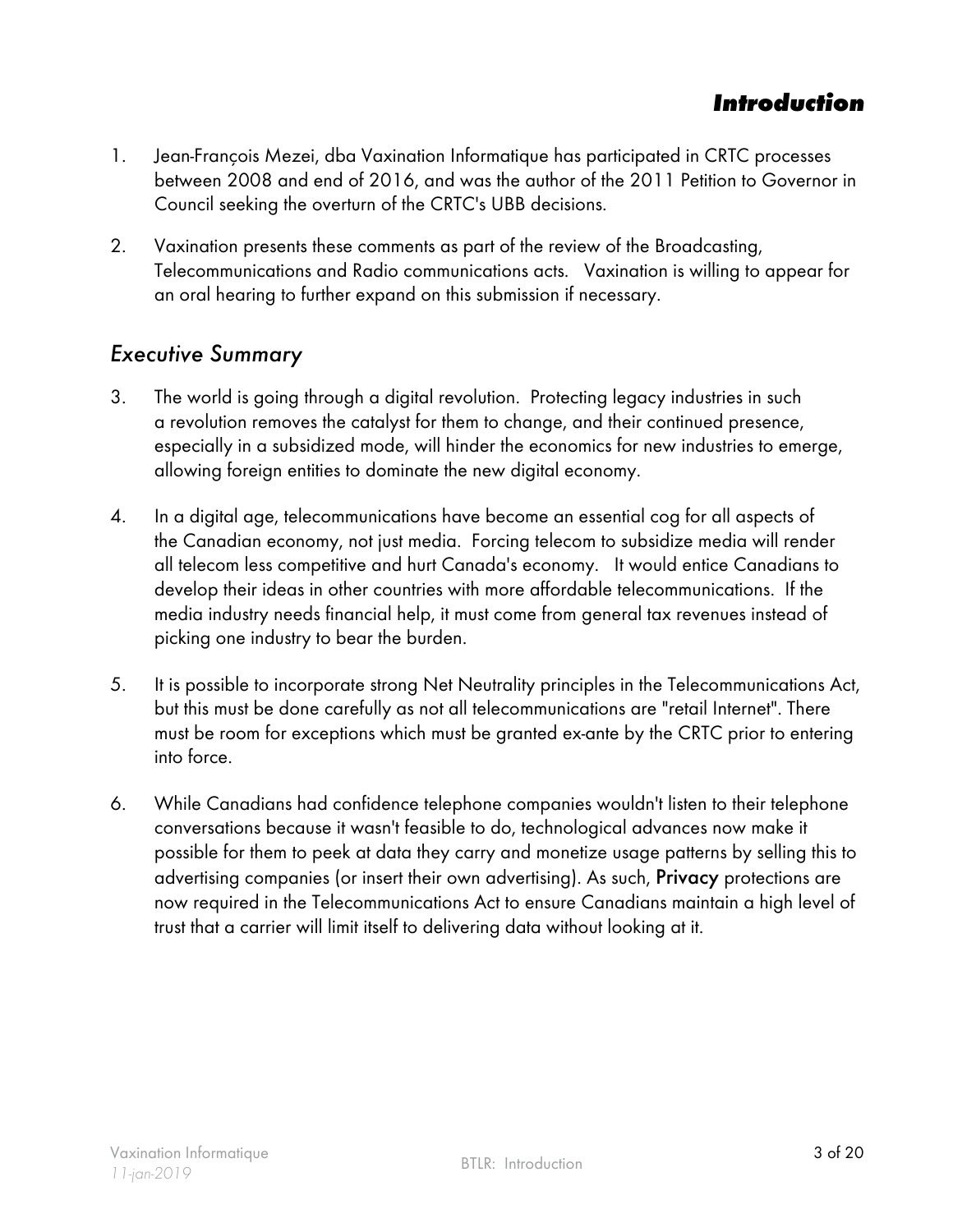## **Digital revolution**

#### "If you don't cannibalize yourself, someone else will". Steve Jobs<sup>1</sup>

- <span id="page-3-0"></span>7. The world is going through a digital revolution. The industrial revolution which preceded it created new industries, killed older ones, and transformed others. Today, there are still companies that make horse drawn carriages, but those are novelties used by the tourism industry, not an industrial mainstay.
- 8. The pace of the digital revolution is akin to a gold rush. Only the first few to stake claims succeed, and expand their leadership worldwide. A leadership void in Canada means foreigners fill this void. Bell Canada wishing to protect its legacy TV business by delaying and then limiting its CraveTV offering ensured Netflix became the dominant player in Canada.
- 9. The problem with legacy industries is that few are willing to cannibalize their existing profitable business model to venture into uncharted territory. Meanwhile, new companies have no need to protect an old business model and are hungry to steal customers from the legacy companies. In a matter of a few years, Apple's iTunes went from nowhere to the world's largest music store, with many brick-mortar chains going away. Government didn't step in to save Sam the Record Man or HMV. Amazon replaced many large book store chains, record stores, and now has widened the scope to just about every possible retail sales from food to underwear. Sears, Eaton's, Zellers are gone. Government did not step in to save them.
- 10. While the digital revolution is far from over, the report cards so far shows that very few legacy companies have succeeded in a move to digital. Should a country base its long term future on protecting legacy industries whose odds of survival are low?
- 11. Protecting legacy domestic industries has a cost: it prevents the emergence of domestic digital innovators.
- 12. When a business is addicted to its old business model, which is least risky? Forcing it to quit legacy cold turkey and move to digital to survive? Or granting it more time on its legacy model to think about the possibility of forming a committee to consider a potential long term move to digital? (during which, foreign competitors come in and steal the market anyway)

<sup>1</sup> From the book "Steve Jobs" by Walter Isaascon., Simon & Schuster.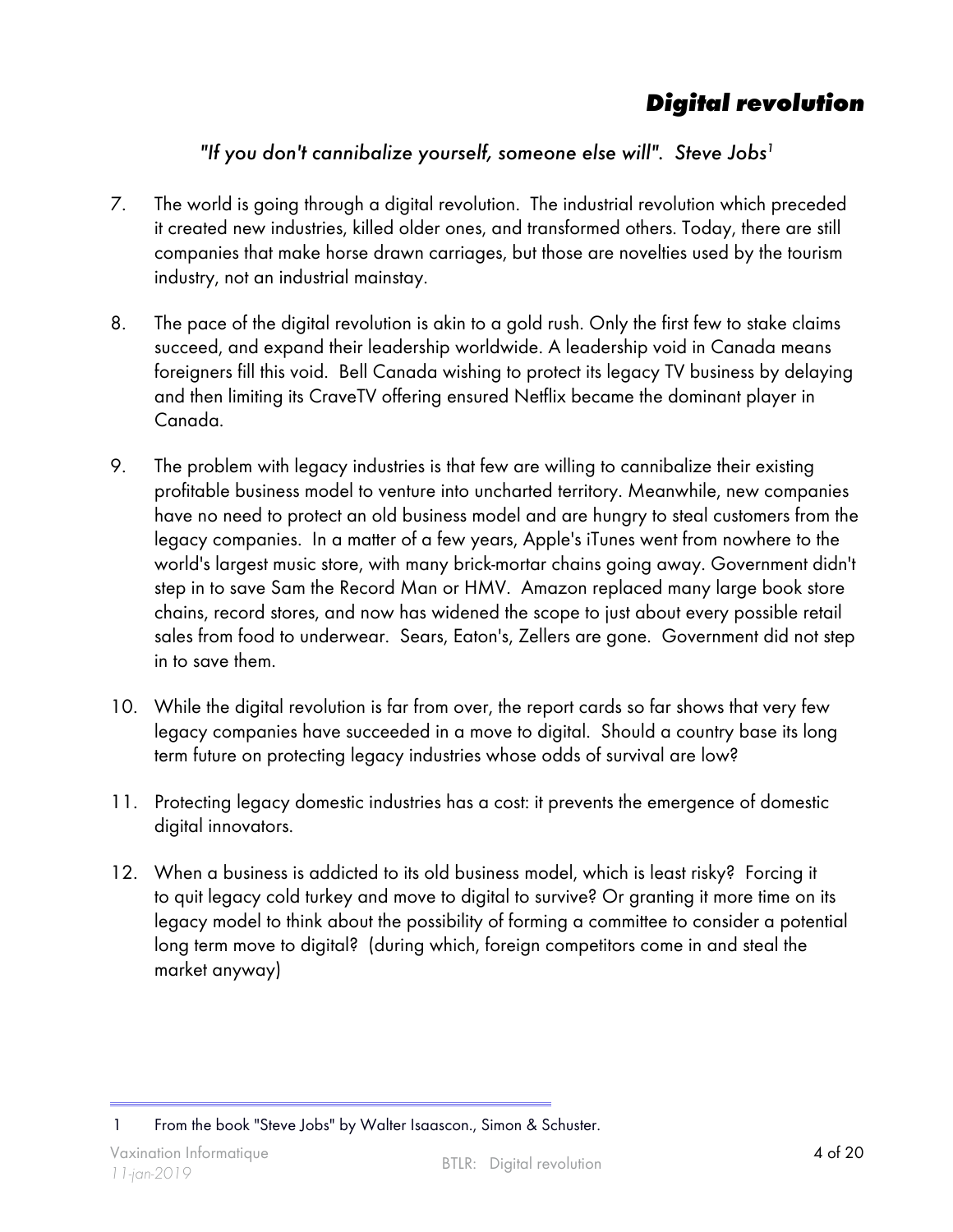#### **Telecommunications**

- <span id="page-4-0"></span>13. The digital revolution is moving telecommunications to an essential part of <u>all</u> of our economy just as electricity or telephones did in the past. Were electric utilities tasked to contribute to broadcasting funds because the broadcasting industry uses electricity for lighting? Would highways be tasked to contribute to subsidizing milk because milk trucks travel on highways?
- 14. The key to success in a digital economy is to have affordable telecommunication industry which is competitive and thus fosters emergence of new industries here instead of in other countries. Canada has chosen to tackle the cost of telecommunications via competition.
- 15. As such, it is not fair to force competitors to contribute to funds that help incumbent's legacy media divisions. If an incumbent decides to invest in a legacy business that raises its costs, then it need to bear these costs alone and let competitors steal customers with lower rates. That is how competition works. Forcing competitors to share the burden defeats the goal of allowing market forces to drive prices down towards costs.

#### Telecom is more than the Internet

- 16. It is also important to consider unintended consequences of any policy that assumes "Internet" when considering telecommunications policy. There are many services which provide no connection to the Internet. Dark fibre, wavelengths on an already lighted fibre, microwave links and others which provide raw bit transfer. There are Ethernet and MPLS based services which provide point to point or multipoint services in closed private networks and work ISO layer 2. There are IP based services which provide no connection to the Internet, and there are private network services which, while using the Internet as backbone, provide secure point to point connections linking offices/plants/sales outlets without providing a connection to the Internet. The list goes on and on.
- 17. The Internet itself uses many such underlying services to establish connections between separate networks. Taxing the Telecommunications to subsidize media may result in many services being taxed multiple times because of the layered approach to connectivity.
- 18. A bank may buy dark fibre from supplier A between its data centre and a "carrier hotel" where it connects to suppliers B and C from whom it buys transit to the Internet. The same bank also has a large private secure network linking all its branches and ATMs. The Telecommunication Act covers all those (and many more) as well as the retail ISP business on top of it. Taxing telecommunications simply means that Canadian businesses will get dedicated connections to the USA and buy transit there, exempt from Canadian taxes.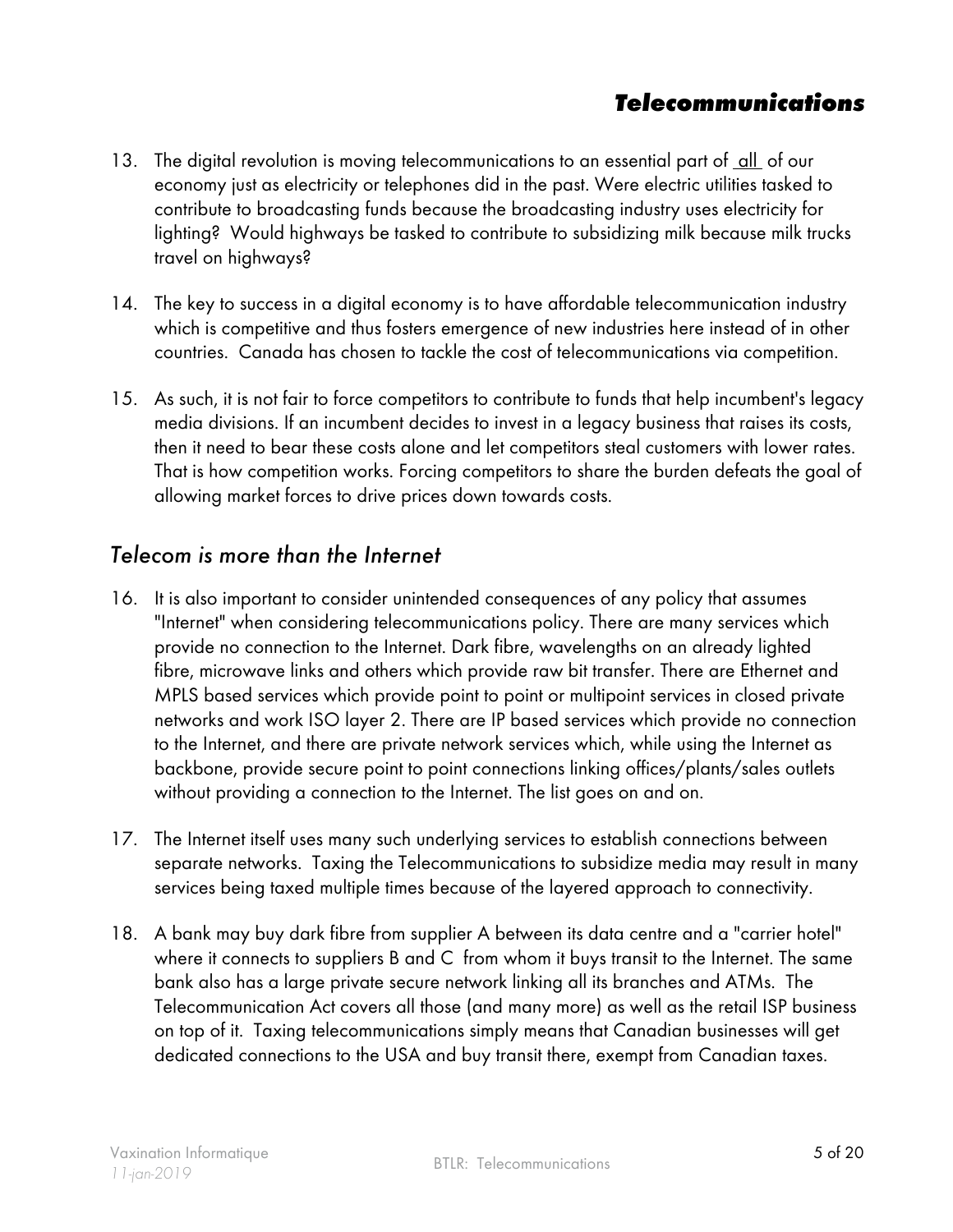<span id="page-5-0"></span>19. The Telecommunications Act must remain technology and service agnostic and its objectives be equally applied to all types of telecom, including types that have not been developed yet. The existing 1992 Act has remained relevant because of these core principles.

#### Policy Direction

- 20. The 2006 Policy Direction's<sup>2</sup> focus was on increasing competition. However, because it prescribed deregulation as the medicine for achieving the goal, the net result has been the deregulation of incumbents and thus increase in their market power.
- 21. As a result of the directive, the CRTC spent years on a process (2009-261) whose goal was to deregulate various wholesale services that made competition possible. Interestingly, despite these efforts mandated by the Policy Direction, its 2010-632 decision concluded that it couldn't forbear wholesale high speed access due to the risk of formation of duopoly. Nevertheless it wasn't until 2012 that ISPs finally got access to matching speeds. So Bell Canada got a 5-6 years head start with higher speeds that were unavailable to competitors.
- 22. Similarly, the CRTC's repeated approvals of the UBB regime (Bell Tariff 7181) proposed by Bell was done with a focus of deregulating. This decision was reversed because of popular uprising by OpenMedia and a Petition to Governor in Council by Vaxination which caused the Minister to suggest the CRTC reconsider its decisions. The UBB decisions approved by the CRTC would have allowed Bell to dictate that its competitors match Bell's own retail offerings, thus preventing meaningful competition. All in the name of deregulation. This helped stall availability of matching speeds between 2009 and 2012.
- 23. More recently, CNOC requested a disaggregated approach to wholesale high speed access (benefiting 3 of its members) and the CRTC justified its 2015-325 decision in part with 1(c)(ii) of the Policy direction, expecting this new policy would spur deployment of trunk lines to every remote region of the country. The end result is that consumers continue to be deprived of competitive access to current technology (FTTH). In essence, because of the Policy Direction, the CRTC has granted Bell Canada (as well as Telus) an indefinite monopoly on modern FTTH access, with limited potential for competition in densely populated areas. (roughly 70 Central Offices in Bell Territory which has over 890). And A process begun in 2013 has already delayed competitive access to FTTH by over 5 years, hurting consumers and allowing Bell to start raising rates because competitors don't have access to the more reliable service (which also has higher speeds).

<sup>2</sup> Policy Direction:<https://laws-lois.justice.gc.ca/eng/regulations/SOR-2006-355/page-1.html>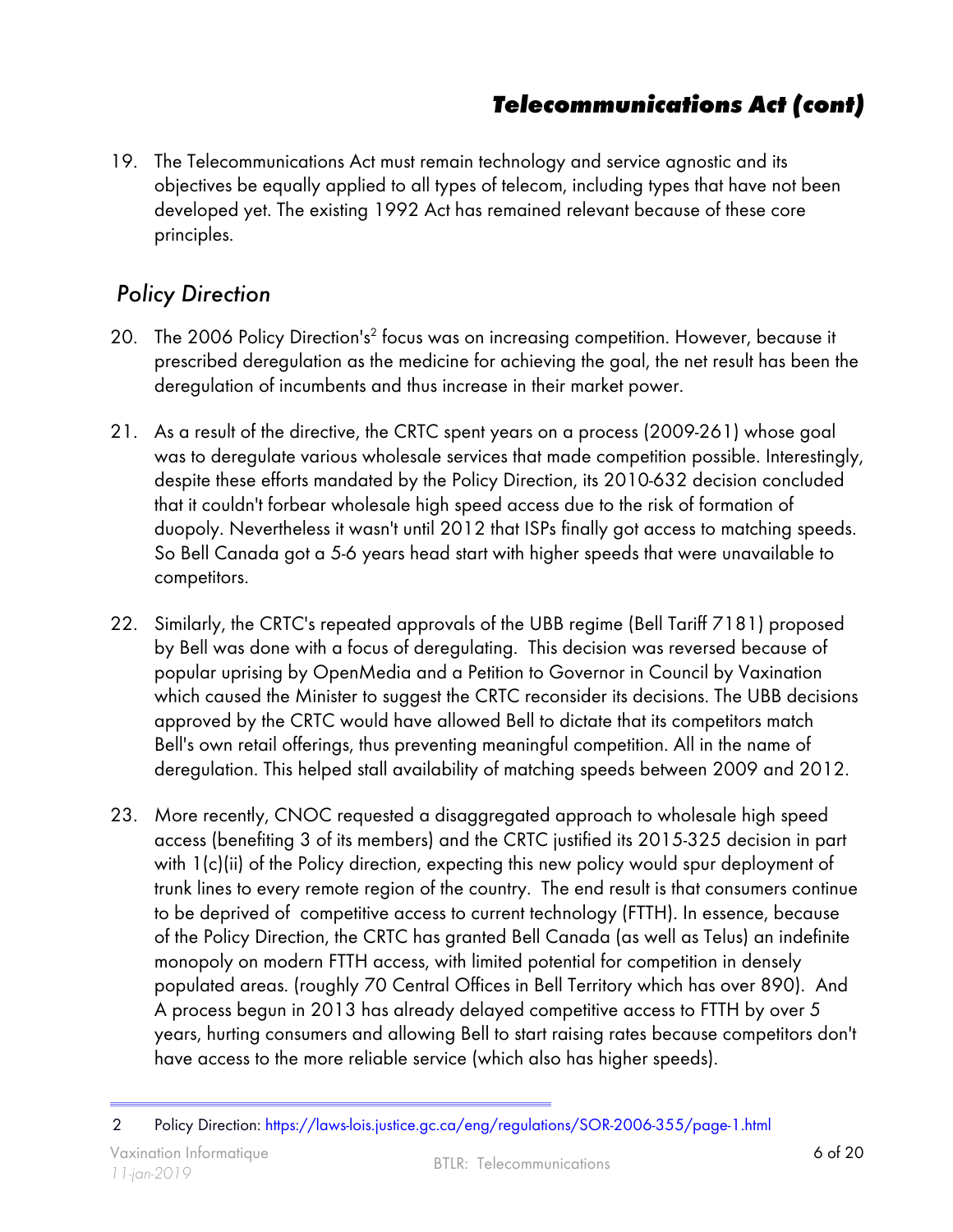- 24. While sections (a) and (b) of the Policy Direction offer laudable goals, section (c) clouds this by trying to limit competition to only facilities-based incumbents at a time where it was accepted that a competitive ISP market requires wholesale access to the last mile and other services and there calls to do the same for MVNOs in the mobile wireless market.
- 25. The original Policy Direction was accompanied with specific areas where the CRTC was to consider deregulation. Such micro management should not be allowed.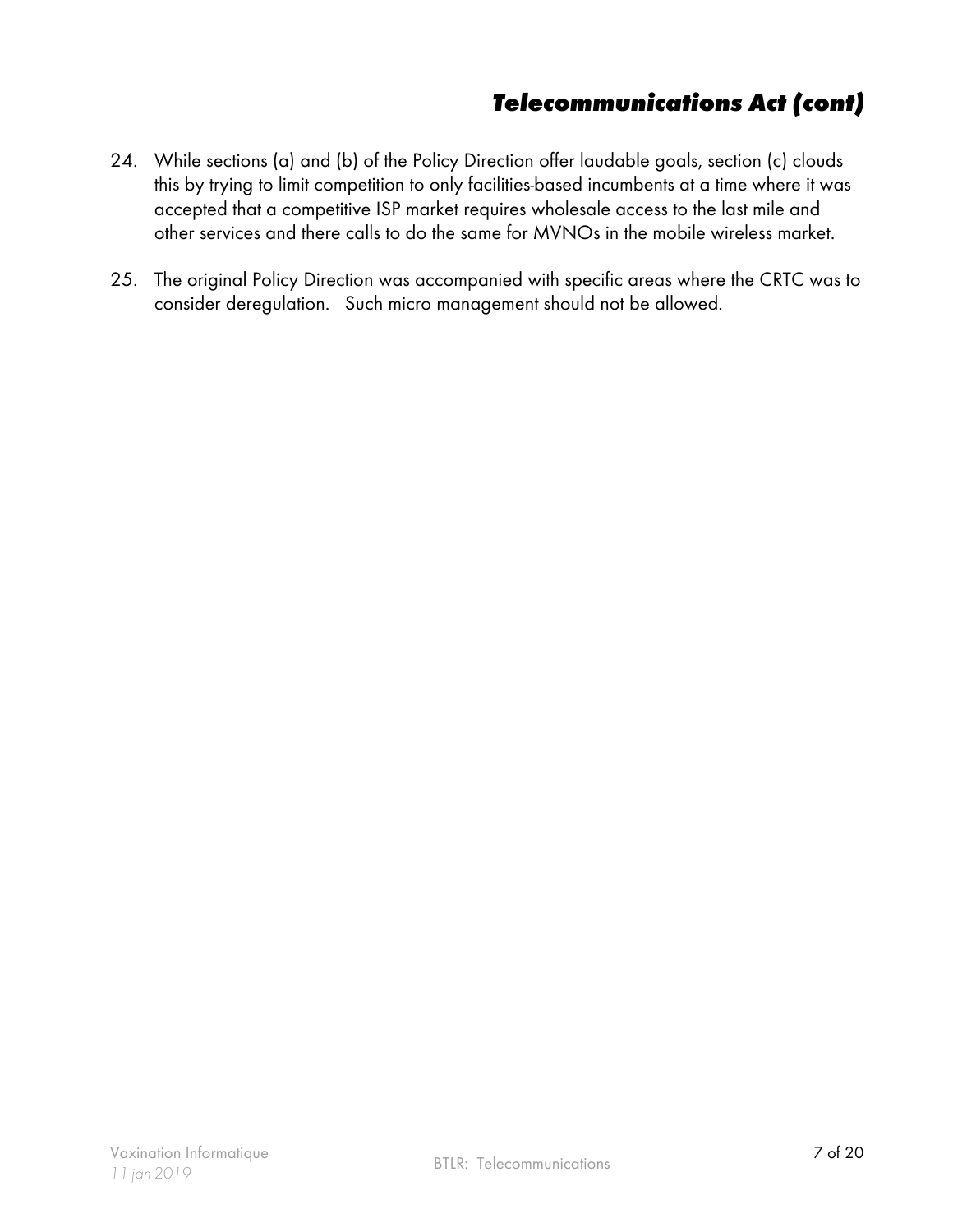#### <span id="page-7-0"></span>Access to passive infrastructure

- 26. In its submission to the BTLR (made public by the CRTC), the CRTC asks to gain jurisdiction over support structures, public and privately owned buildings.
- 27. After the 1998 Ice Storm, the province of Ontario set new standards for utility poles which grandfathered existing setups, but any changes/additions to what is attached to a pole requires the pole to meet the new standards or be replaced (at about \$30,000 per pole). As a result, deployment of fibre to the home was severely hindered in Ontario because in many cases, it requires the replacement of poles on a large scale, with the telecommunication operator paying the utility for the cost of the new pole but not becoming the owner of the new pole (and thus still paying rent despite having paid for it.)
- 28. This problem is an Ontario problem, and Bell and smaller municipal deployments in Québec for instance had not encountered this problem which greatly facilitated deployment of FTTH in Québec without much fanfare. Ontario has also semi privatized its electric infrastructure so the telecom industry needs to deal with different parties depending on where the work is performed.
- 29. Before deciding to burden all of the country with the CRTC lengthy processes where decisions can take a year, one should consider if the request for powers would benefit all of the country or only Ontario.
- 30. The CRTC itself deregulated in-building wiring. And the CRTC retains the power to prevent any telecommunication carrier from signing exclusive deals with a building (thus preventing building owners from granting access to multiple carriers) If the core problem is that of exclusive arrangements for which the CRTC already has powers to stop, then is there really a need to impose CRTC regulations/powers on every building in Canada?
- 31. Since each province and in cases municipality have standards on minimum height of a cable above a street (to let local traffic pass), and distance between power and telecom cables etc, imposing national standards would become a huge burden on cities, especially when we have a captured regulator acting in the interest of incumbents (in part due to Policy Direction).
- 32. Prior to being granted such powers, the CRTC should at first convene a national group of stakeholders (provincial and municipal governments as well as provincial utilities) to see if it is even possible to have a national regulator of such infrastructure.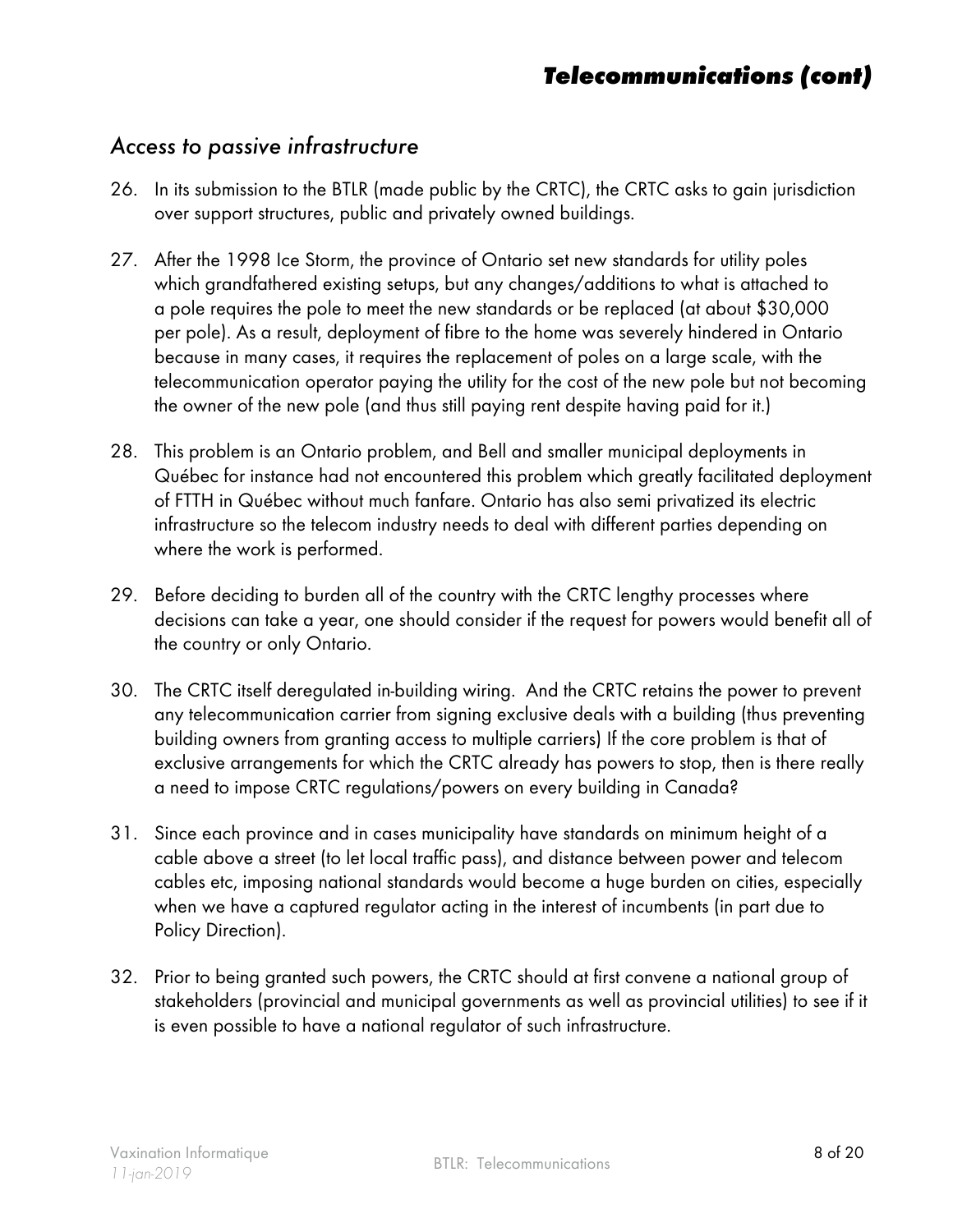#### <span id="page-8-0"></span>Network Neutrality

- 33. As an active participant in all the network neutrality proceedings at the CRTC since 2008, Vaxination has seen how the CRTC has always left gaping holes in its regulations. While the CRTC brags about being one of the first, its ITMP decision of 2009 allowed Bell Canada to continue to throttle based on content type. And its 2016 decision on differential pricing has not prevented Telus from zero rating its own OTT offering (Pik TV) which competes against Netflix.
- 34. Having Network Neutrality enshrined in the Telecommunications Act would allow the principles to stand clearly with clear principles that don't grant the Commission much leeway to give incumbents exemptions that are not warranted.
- 35. However, there are dangers to such incorporation in the Telecommunications Act which encompasses more than just access to the Internet. So careful wording is required.
- 36. A "pure" formulation which Vaxination would propose:

Where a telecommunications service allows the customer to connect to or accept connections from destinations not specified in the service, except where the Commission approves otherwise, neither the cost nor the carriage of a telecommunication must be influenced by the origin, destination or nature of the content.

- 37. The first portion basically limits the scope to services that provide access to the Internet or any similar network that may be developed in the future. (aka: the service connects you to a network, not to specific sites). It does not apply to managed Internet services where you get a VPN to a specified remote office or between 2 data centres.
- 38. The "except where the Commission approves otherwise" is needed for ex-ante approvals to zero rate access to account management pages, or perhaps zero rate access to video conference services by deaf/hear of heading users.
- 39. Furthermore, there needs to be an exception to allow discrimination for purely network management/defence purposes such as handling a DDoS attack, blocking spam or honouring a QoS "priority" tag set be the customer so packets sent with the flag by that user will have priority over packets without the flag sent by same user. This can either be explicit in the Act, or as a Policy/regulation set out by the Commission.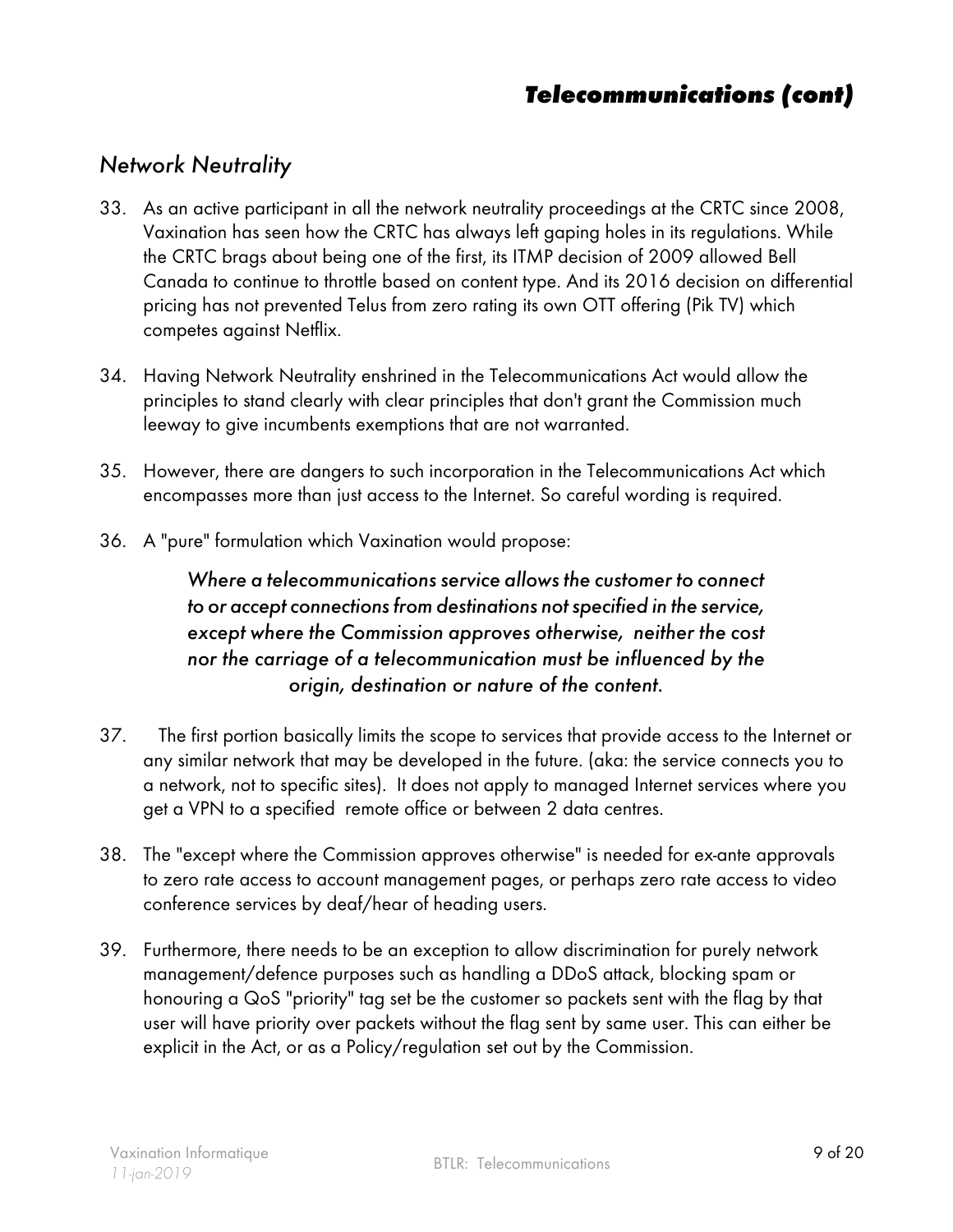<span id="page-9-0"></span>40. Relying on ex-post process is flawed because by the time the CRTC comes to a decision, the incumbent has already benefited from years of its marketing initiative so incumbents know they can cheat for 2-3 years before their campaign needs to end.

#### Privacy

41. The current act mentions in its objectives 7(i) :

to contribute to the protection of the privacy of persons

- 42. There is also Section 36 on the control of content, which has such a broad meaning that the CRTC has rarely relied on it.
- 43. In the past, Canadians had confidence that the telephone companies would not listen in to telephone conversations and use that information to their own advantage (selling information). Safe Harbour provisions existed because the telephone companies did not listen to conversations and unaware of what was being said.
- 44. More importantly, at the time the Act was written, there was no technology that would allow a telephone company to perform mass listening and interpretation of what was being said so it could interrupt a conversation to insert an audio advertisement that was relevant to what was being said. As such, 7(i) was deemed sufficient.
- 45. Today, not only do telecommunication carriers have the technological ability to inspect data flows to be aware of their content, but they also have business motives since they can profit from using and/or selling their customer's data or insert advertisements. This breaks the trusts Canadians have had in their telecommunications being private with the carrier acting as pure carriers of raw data without a concern about nature of content.
- 46. Trust that Canadian telecommunication carrier's will blindly and securely deliver data is paramount to a digital economy that relies so intrinsically on data communications. This is no different from the postal system where Canadians trust that Canada Post does not look inside letters and is limited to the address information required to deliver the letter. In Internet terms, only the destination IP address is needed to deliver a packet.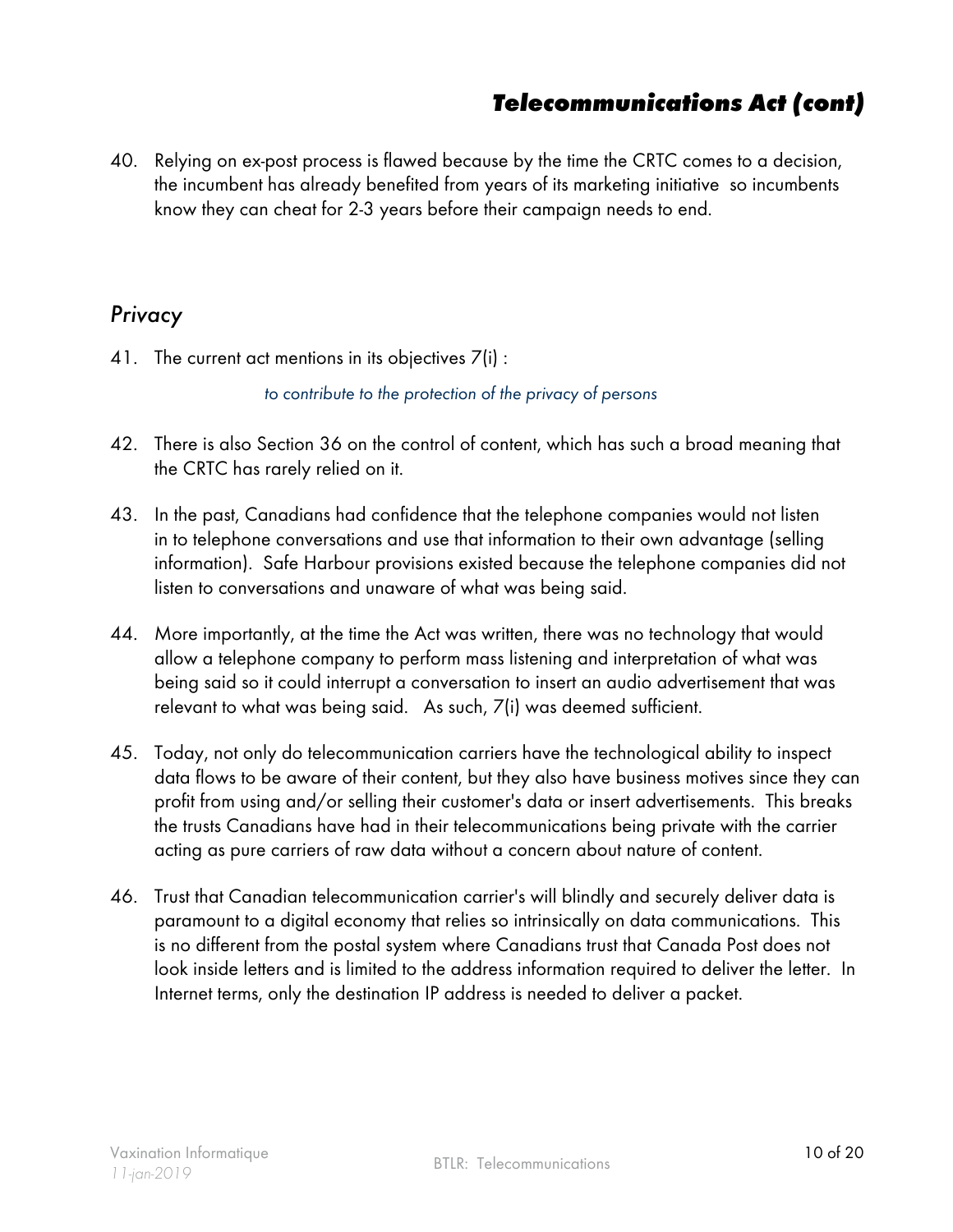<span id="page-10-0"></span>47. Suggested Telecommunications Act text:

Except where explicitly requested by the customer, a carrier has no rights to the nature or content of a communication to or from an end point that it does not own. As such, except for network management purposes, it must not collect, process or transfer to a 3rd party any such information.

- 48. The "end point it does not own" reflects that some services such as email and DNS or others may be operated by the carrier and those services inherently need rights to process the data sent from or to the customer.
- 49. There may also be cases where a carrier is contracted to process transactions and handover to a 3rd party certain transactions. (consider for instance credit card processing where a carrier is hired by banks to sort transactions so they can be delivered to the right bank or to Visa, Mastercard or American Express based on the credit card number inside the transaction. Such remain possible when the customers (the banks) provide explicit request as part of contract.

#### Data Modification

- 50. Although Section 36 provides some basis to prevent "control" of content, incumbents have enacted systems that modify the contents of a private conversation. Telus' mobile service<sup>3</sup> for instance not only slows down traffic it deems to be "video", but also intercepts JPEG and GIF images and transmits to the user a version it recreates with lower resolution. Some ISPs have dabbled into inserting their own advertising into a response from a service, adding their own data in a stream deemed private between the remote service and the user. Some will use this technique to inject a "frame" into a server's response to indicate the user is approaching its download limit. (instead of blocking the request altogether and providing its warning).
- 51. While Vaxination does not have a suggested text at this point, there needs to be, perhaps as a subsection of 36, text to guarantee that a telecommunication will not modify the content of a communications except with explicit consent from customer.

Vaxination Informatique 11 of 20 vaxination informatique<br>11-jan-2019 March 2019 3 Telus Net Neutrality FAQ: <https://www.telus.com/en/bc/get-help/service-terms/wireless-network-experience-optimization/support.do>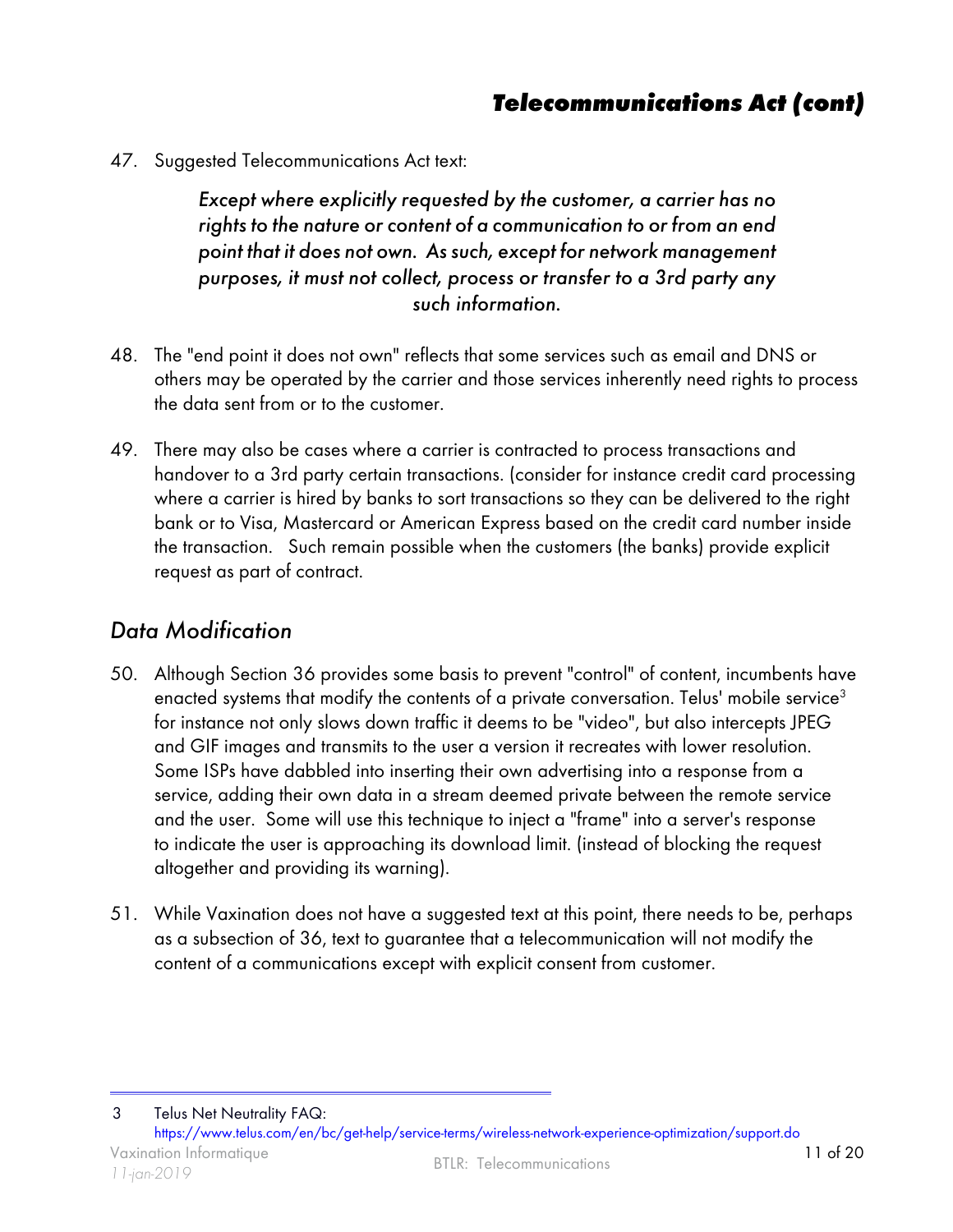#### <span id="page-11-0"></span>Site blocking

- 52. Despite the CRTC having rules against site blocking, there are still calls for such an authoritarian policy to be implemented.
- 53. While site blocking is possible on a small scale, generally for time limited periods (blocking IPs that are attacking a network or server for instance), it does not scale into a nationwide permanent system and becomes unwieldy to administer by hundreds of ISPs large and small. This is especially the case when there is a cat and mouse game with the allegedly offending party constantly changes host names or provides means to connect by IP address instead of host name.
- 54. More importantly, the "Safe Harbour" protections that were confirmed by a number of Federal Court of Appeal and Supreme Court in recent years fall apart for all ISPs should such a policy be enacted as ISPs then become responsible for content.
- 55. The bodies that develop Internet standards have created the DNSsec version to prevent exactly what Bell and others are calling for: ISPs falsifying DNS responses. When DNSsec lets users know that their ISP is providing falsified responses, users will stop trusting their ISP and use foreign DNS servers they can trust. In an area where trust in the telecommunications system is primordial to the development of the economy, is this the direction our government wishes to take ?
- 56. Site blocking would cause costly management headaches in the ISP industry and yet, end users would so simply get around these limitations. In other words, it would not solve the problem.
- 57. If an entity provides stolen content to the public, the correct course of action is to go after that entity through legal means and block their access to the Internet altogether. One goes after the one hole in a sinking boat to plug it instead of asking thousands of passengers to use buckets to bail water out to keep up with rush of incoming water.

#### 58. The best way to stop piracy in the media business is for the media business to sell its content in a way consumers want and at a price that is not designed to dissuade digital use.

59. If this precedent is set, where will the blocking end? First, offending media sites, then offending lottery sites. What's next ?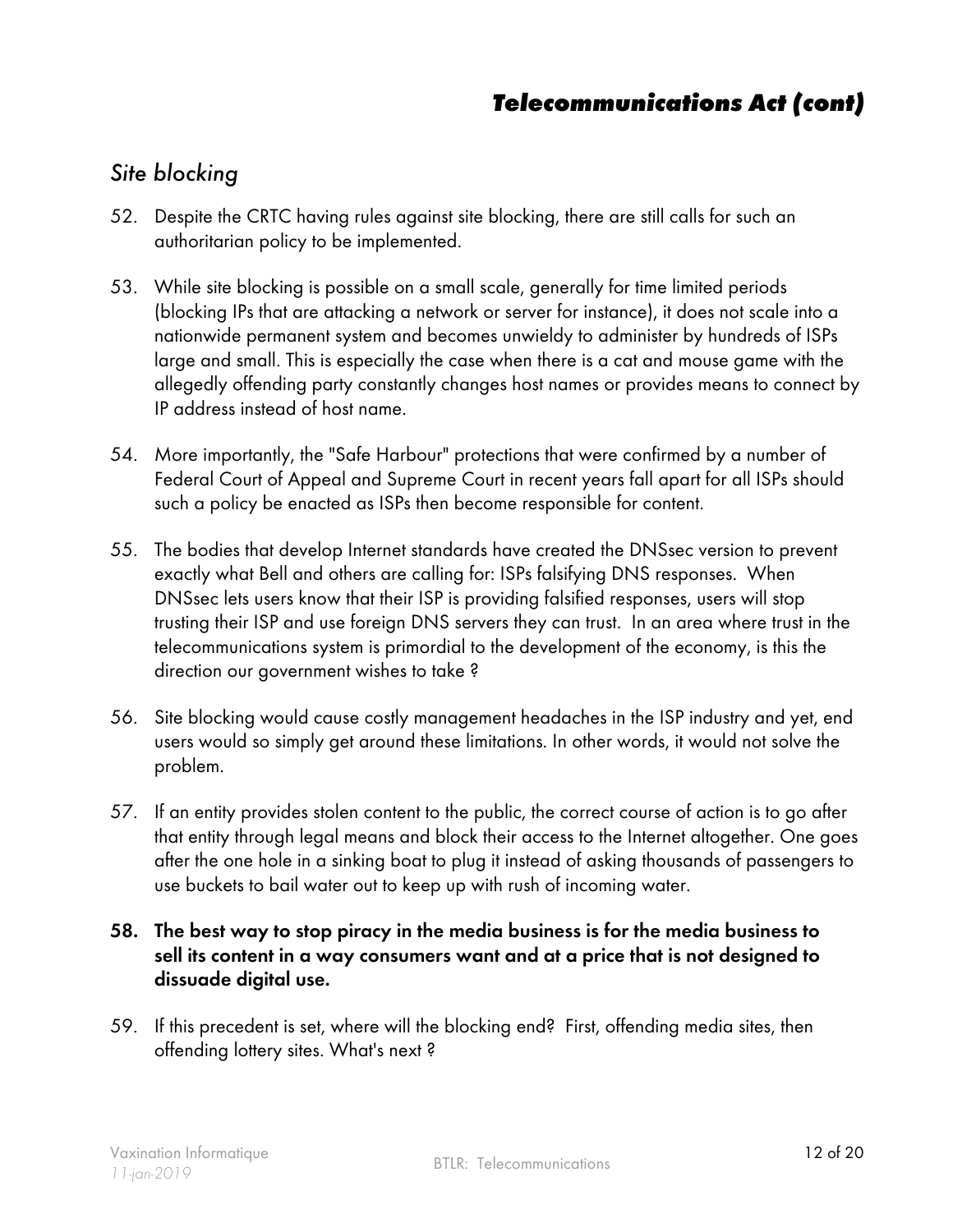- 60. When Audio cassettes came it, they spelled the doom of the music industry. Imagine this, people recording music from radio and giving it to their friends. Yet, this allowed the development of the Sony Walkman which allow people to listen to music everywhere and this increased consumption of music.
- 61. When VHS/Betamax tapes became available, the same cries of piracy and annihilation of the TV and movie industries were made. Yet, this spawned a totally new legitimate industry for movie rentals and opened a new window for distribution of movies that would otherwise no longer generate any revenues.
- 62. Similarly, when NAPSTER was being attacked by the music industry, it was because the later had steadfastly refused to make its music available for download. It was Apple who managed to convince them to give it a try, and within 5 to 6 years, iTunes had become the world's largest music store, proving there was a huge pent up demand that the music industry had refused to serve.
- 63. And today, music is readily available on many digital platforms, including many record labels posting their music on Youtube and the need to pirate music has greatly diminished.
- 64. Making Canadian content available easily on as many platforms as possible (Netflix, Youtube, Crave, Illico) might also be a means to reduce the need to pirate copies. When content is developed without ties to an incumbent, this becomes much easier to make content available.
- 65. In fact, one of the failures so far is the cross selling of Canadian programs between french and english markets. Even the CBC's new subscription service is separate from Radio Canada's «Tout TV» and requires 2 separate subscriptions instead of giving subscribers access to content provided by both CBC and Radio Canada (as well as CBC North in first nations languages).
- 66. Such goals cannot be accomplished by the Broadcasting Act which is focused on linear television and radio. But another Act could have as objectives to make Canadian programming in any language available on as many platforms as possible (and this includes first nations programming).
- 67. The fact that CBS has opened its CBS All Access service in Canada shows how Canadian incumbents have failed to move to Digital. For years, Bell's CraveTV refused to carry current content, relegating it to "library" and catch-up windows. With HBO Now expanding worldwide, Bell had no choice but to relent and allow Game of Thrones on Crave or risk seeing HBO Now do like CBS and open up shop in Canada. This is not the sign of leadership. This isn't even an "also ran" in digital, it is a sign of "we don't want to run".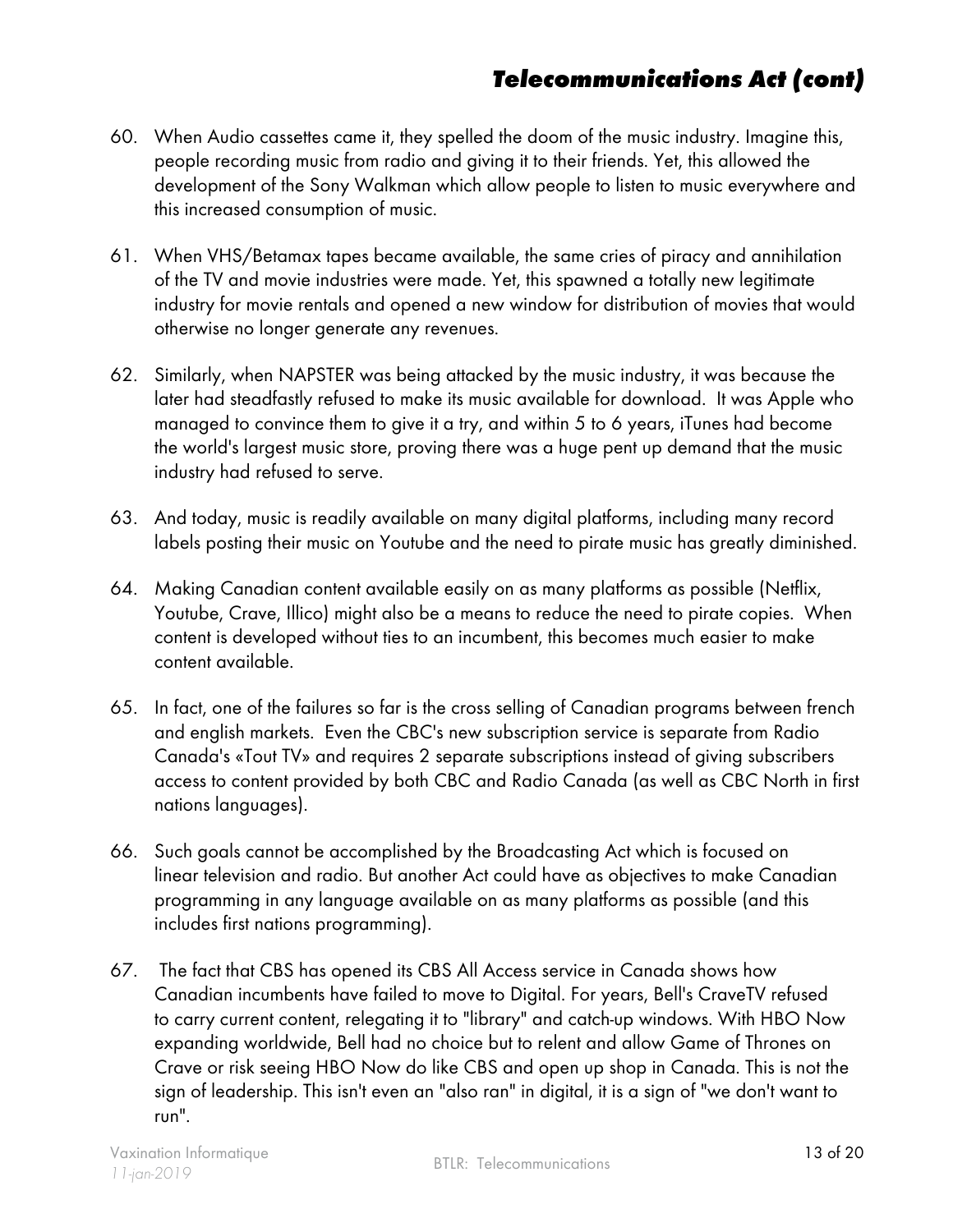- 68. Canada must not set its policies based on the desires of old legacy media business models of companies that refuse or work to delay the move to digital.
- 69. In the end, if Bell/Rogers/Corus/Vidéotron are unwilling to cannibalize their linear TV revenue streams, someone else will, and the incumbents will only have themselves to blame. They should not come begging for protection from governments.

And with this lead in, I now move to the Broadcasting Act...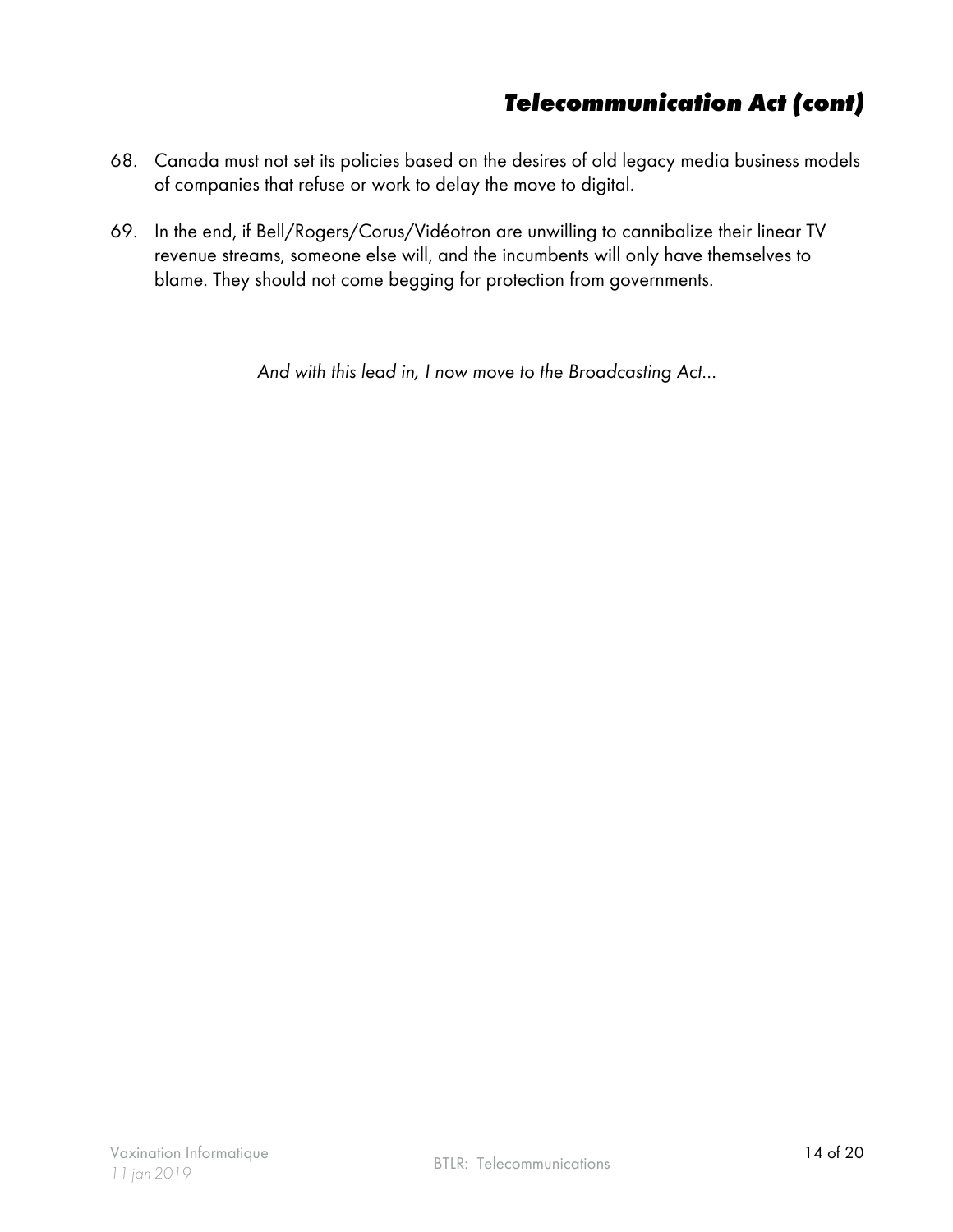## **Broadcasting Act**

- <span id="page-14-0"></span>70. When radio was introduced, people feared newspapers and books would die. When television was introduced, people feared radio, books and newspapers would die. While their roles changed, they survived.
- 71. Legacy linear broadcast television may become a niche in areas with good Internet access, but will remain an essential service in many areas (especially those without affordable high speed Internet) for many years.
- 72. As such, the Broadcasting Act aimed at linear programming remains relevant for the foreseeable future as linear television channels will continue to require regulation on minimum number of hours of Canadian programming, and use of scare spectrum, and BDUs will still require a list of "must carry" linear TV channels.
- 73. The regulations needed to reach the objectives of the Broadcasting Act are meant for linear television and radio and are not compatible with an on-demand environment. As such, the Broadcasting Act should limit itself to linear broadcasting of radio and television and not try to regulate on-demand media services.
- 74. As such, the Broadcasting Act should NOT be modified to incorporate totally new digital distribution and business models for entertainment/news/culture, many of which cannot be codified because they haven't been invented yet.
- 75. At the legislative level, how does one differentiate a linear news broadcasting station's web site or "app" from that of a newspaper when both now provide text, videos and images that are on-demand? Should newspapers be regulated under the Broadcasting Act the second they start to publish videos on their web site? What about an individual doing news podcasts?
- 76. It is likely a better approach to allow the digital revolution to evolve a bit more to give greater visibility of which business models will emerge, succeed or die. It could be that there is no need to deploy heavy artillery to regulate domestic and foreign digital entities because Canadian content can succeed on those platforms.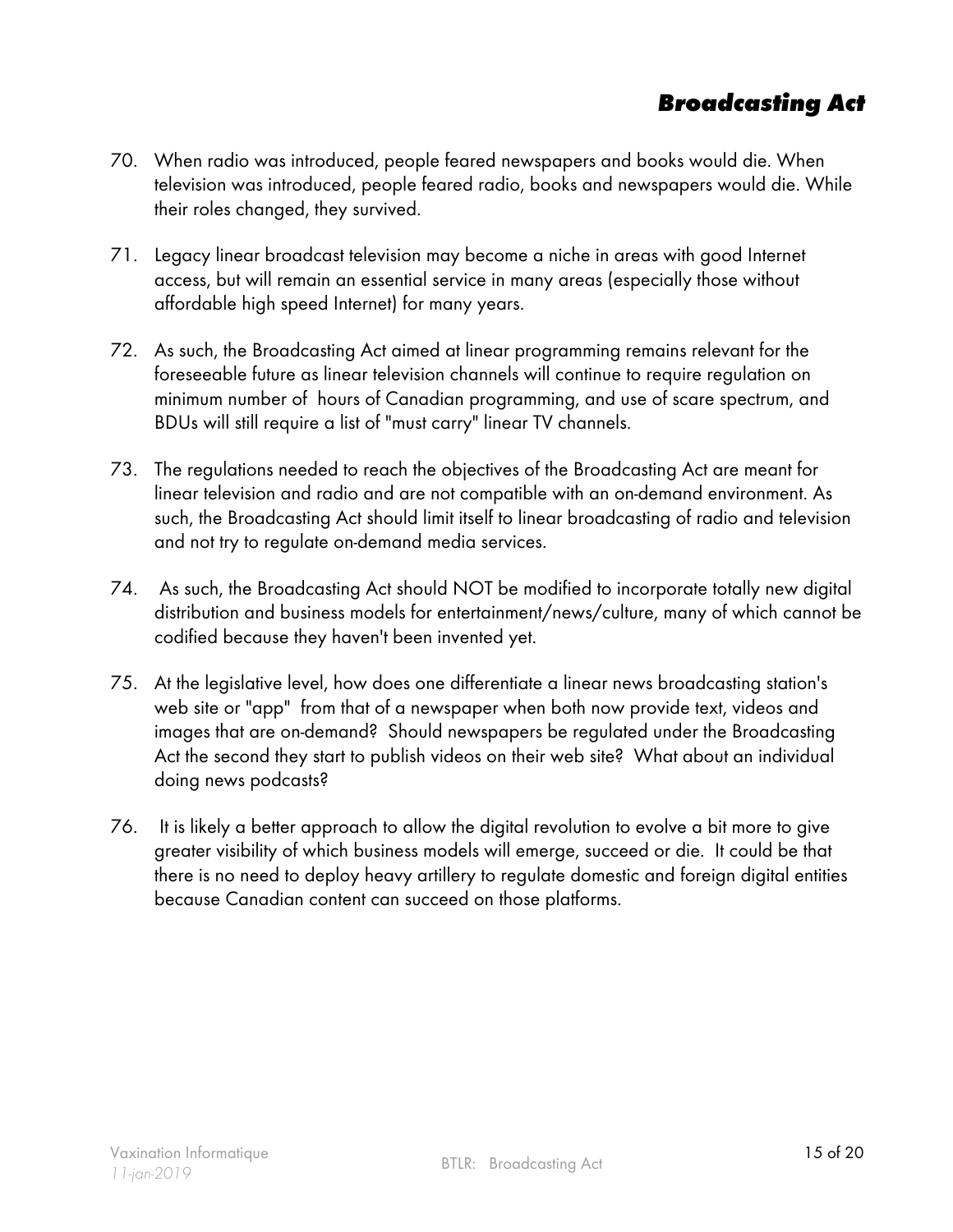#### **Broadcasting Act (cont)**

#### <span id="page-15-0"></span>Section 4: Telecom vs Broadcasting

Existing Section 4(4) For greater certainty, this Act does not apply to any telecommunications common carrier, as defined in the Telecommunications Act, when acting solely in that capacity.

- 77. This section should to be updated to reflect the fact that broadcasting content can be delivered over a telecommunication service, and in such circumstances, its carriage is governed by the Telecommunications Act. While both the CRTC and Federal Court of Appeal confirmed this in the Mobile TV case, these challenges were due to the nebulosity of this clause (and its reciprocal in the Telecommunications Act)
- 78. Proposed Section 4(4):

#### For greater certainty, this Act does not apply to the carriage of broadcasting content over a telecommunications service that is not dedicated to the carriage of licensed broadcast undertakings.

- 79. The "not dedicated portion" provides differentiation between a the traditional BDU and either new IPTV-BDU over Internet or OTT provider. The "dedicated" could be interpreted in terms of telecom capacity, (separate data channels) or a service which is purchased separately and provisioned with its own IP address through which only the BDUs content can be obtained, with Internet access service purchased separately. A BDU's content delivered via a connection provided by an Internet access subscription (same IP used to obtain banking, weather or Netflix) would then be carried over Telecom (and be bound by Net Neutrality rules during transmission).
- 80. This provides for a transition from the traditional TV-only cable services that are regulated under Broadcasting Act and OTT services that are delivered over the Internet. Eventually, all BDU services may be delivered over a telecommunications link from a regulatory point of view.
- 81. When a BDU service is delivered over a telecommunications service, Net Neutrality rules will apply to the carriage of the content, but not to the content itself. As such the BDU is still "broadcasting" in terms of selecting which channels are available and at what quality.
- 82. Note: Section 4 of the Telecommunications Act needs a reciprocal update:

#### 4 This Act does not apply in respect to carriage of broadcasting content being delivered over a link dedicated to delivery of licensed broadcasting content.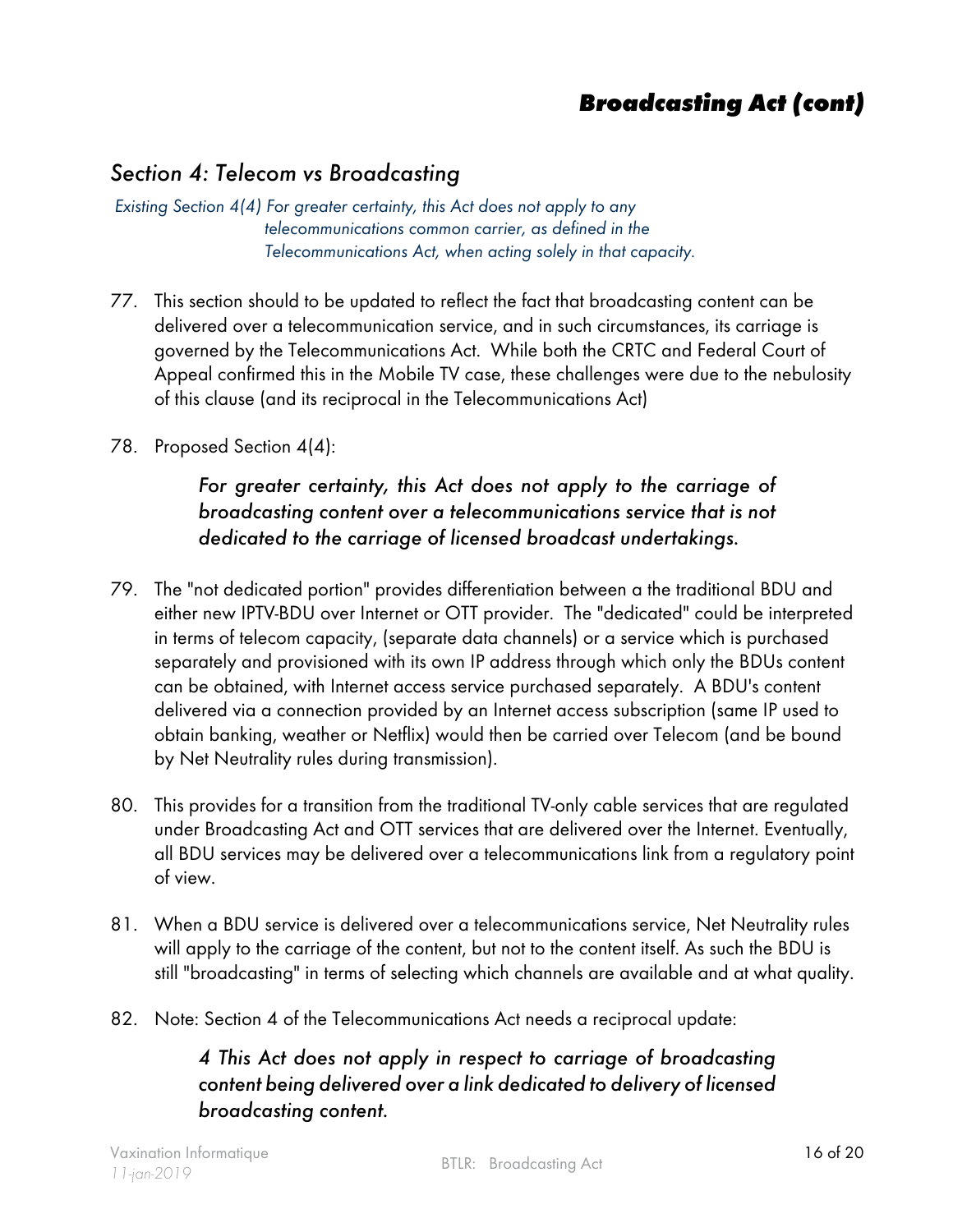#### **Broadcasting Act (cont)**

#### <span id="page-16-0"></span>Funding of content production

- 83. Reliance on BDU's contribution to media funds needs to end. This was recognized in a recent federal government budget with an increased funding from general tax revenues to compensate for drop in BDU contributions. It is also not fair to force BDUs to contribute while other content distribution platforms do not have to contribute. As well, smaller new BDUs do not have to contribute according to current CRTC rules. The landscape has changed sufficiently to warrant a complete rethink.
- 84. As a result, the funding to replace what BDUs have traditionally contributed should come from general tax revenues. Attempting to get funding from new media, most of which are based outside of Canada is akin to trying to heard cats.
- 85. Do you force Youtube to contribute based on revenues generated when a Canadian citizen watches a cat video made by a Tuvalu citizen? What about a small South African video distribution company who offers worldwide access to some African cultural movies/ documentaries ? Should it be forced to block access to Canadians if it is unwilling to go through all the tax paperwork so it can rent/sell its videos to a dozen Canadians per year?
- 86. As mentioned previously, proposals to levy funds from Telecom Industry should be rejected as, unlike the BDUs who exclusively carry broadcasting content, the telecom industry is a lynchpin of the whole Canadian economy and making telecommunications less competitive will shift businesses to countries where telecommunications are lower priced.
- 87. It is far more logical to shift responsibility to fund cultural content to a industry-neutral source such as federal government's general tax revenues. Setting a fixed percentage of general tax revenues that goes to the media funds, with a proportion of funds going to english, french and first nations content development would provide some assured funding and more importantly, unlike funding from legacy broadcasting incumbents, would not tie new content to legacy platforms who do not wish to see digital platforms succeed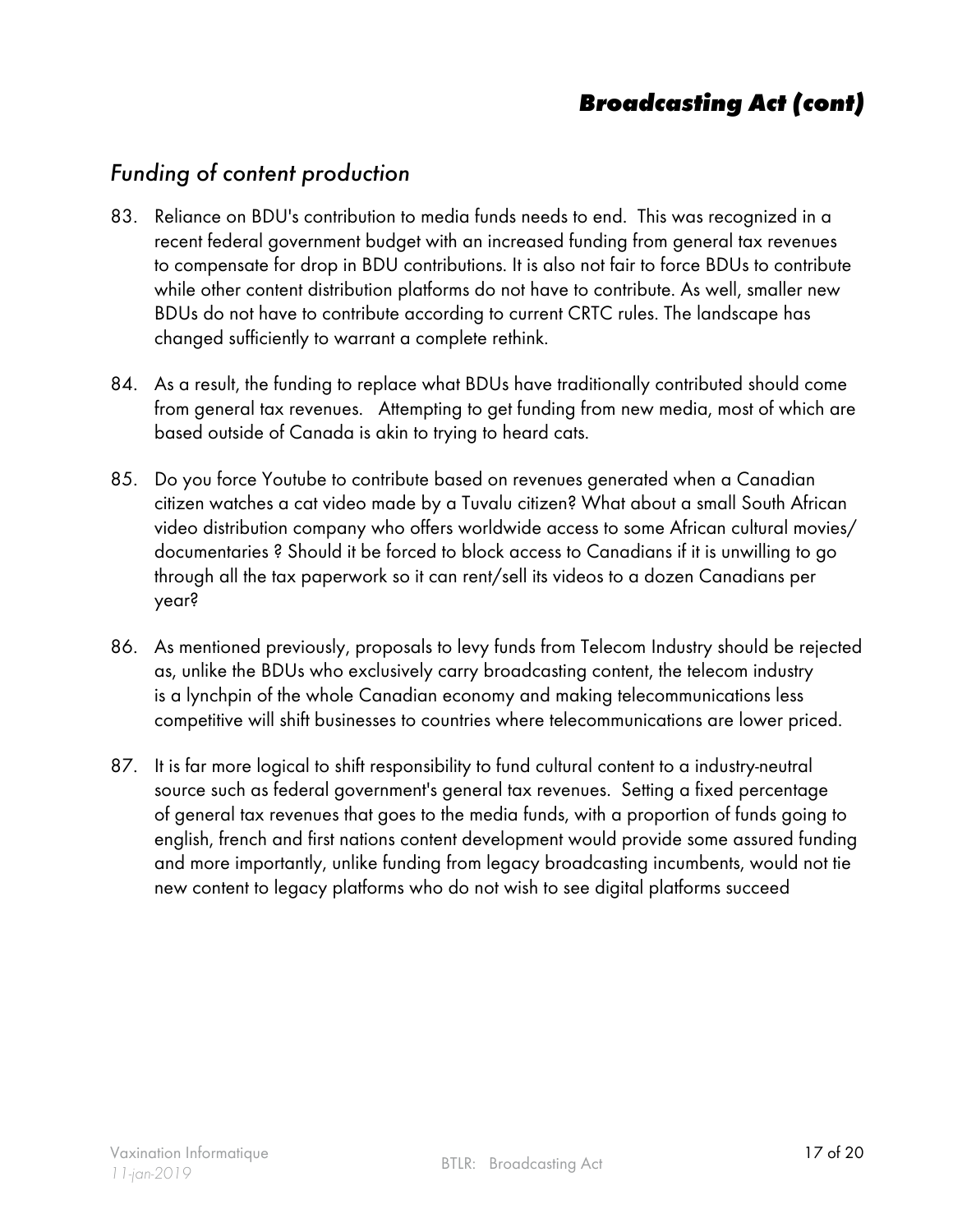## **Broadcasting Act (cont)**

## <span id="page-17-0"></span>9(1)h

- 88. As with contributions by BDUs to the media funds, the existing 9(1)h mechanism needs to be adapted to an environment where BDUs are no longer the sole source of distribution of entertainment/news.
- 89. As such, the federal government should also provide a fund from general tax revenues which are distributed according to CRTC decisions on whom gets 9(1)h funding. Some additional thinking is required on how the funds would be distributed as it could no longer be based on how many customers a BDU has.
- 90. The 9(1)h clause is still needed in the Broadcasting Act as the CRTC will still need to mandate "must carry" in conditions of license. However, the funding aspect would need to go to a separate distribution neutral Act (likely the same as the contribution to media funds)
- 91. When funding of a broadcast undertaking comes from all Canadians, then the content should be made available to all Canadians. As such, programming which benefits from such funding should be made available not only on legacy BDU services but on OTT services available to all Canadians with or without a BDU subscription. This is a very important change from current environment where content needs to be exclusive to cable to get revenues from cable.
- 92. As well, the CPAC channel's funding needs to be shifted from cable companies to the general tax revenues as well. It isn't fair that cable companies should bear the burden for this essential service. Programming of national interest such as APTN or TV5 would be funded via the proposed shift of funding for 9(1)h mechanism.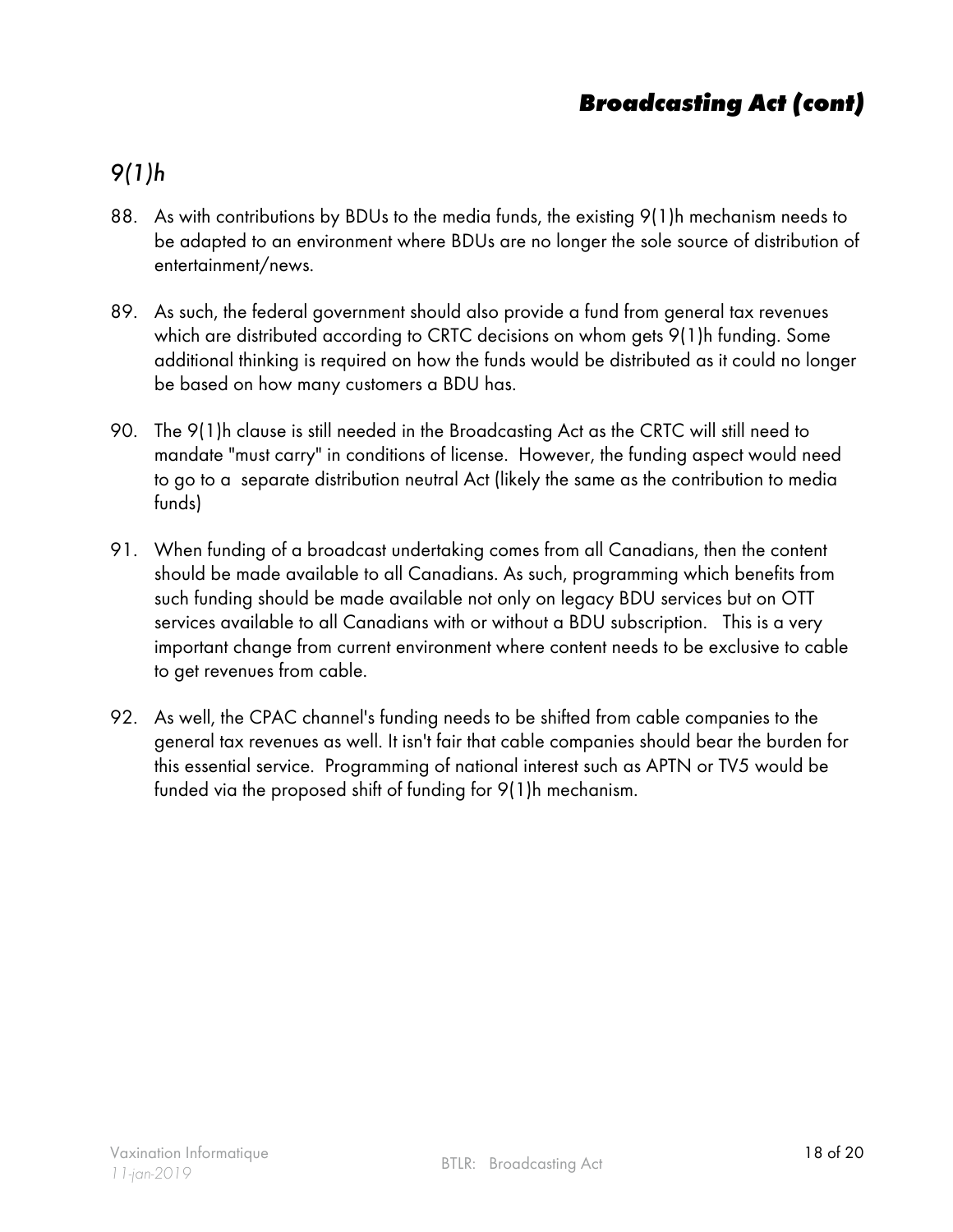## **Nature of the CRTC**

- <span id="page-18-0"></span>93. In its current inception the CRTC is meant to be an arms-length independent administrative tribunal. There are clauses in both Telecommunications and Broadcasting Acts to define the types of interactions allowed by the government. (Order in Council and Policy Direction). Yet experience shows that ex-parte communications that influence the outcome of CRTC decisions happen regularly.
- 94. The FCC in the United States is formally constituted along partisan lines with the number of commissioners from each party dictated by which party is in power. As such, the FCC makes political decisions.
- 95. The tone of the allegedly independent CRTC changes at the whim of the Minister or new government and without a new Policy Direction. For instance, after the UBB revolt of early 2011, the CRTC, with the same chair and Commissioners instantly became pro competition instead of being pro incumbent and this continued for a while after the next chair was brought in and then reverted subtly to being pro-incumbent. The current chair has made no attempt to be pro competition/consumer. Tribunals should not change "flavour" when some of their judges change and certainly not because a Minister wants them to change.
- 96. All lobbying at the CRTC should be banned, or if allowed, all needs to be made public either as transcriptions or videos posted on Youtube. The existing lobby registry does not help participants responds to ex-parte arguments raised by incumbents with the Commission before a process has even begun.
- 97. You can't participate meaningfully in a process when you do not know all the arguments raised by another party.
- 98. Similarly, any communications between the government and the CRTC should be explicitly banned outside of formal mechanisms. However, in addition to Policy Direction and Order in Council, the Minister should be allowed to participate in proceedings as an interested party according to the Commission's Rules and Procedure. This makes the government position clear and provides for a fair process, allowing interested parties to know and respond to those arguments. This is far more democratic than ex-parte communications that result in decisions that appear illogical with inconvenient arguments pushed aside without proper explanation.
- 99. The later becomes important if it is decided to shift the Radio communications Act to the CRTC. The government will need to retain a means to make policy suggestions such as spectrum set-asides for a specific block of frequencies, or decision to limit competition to 4 facilities-based players, which the CRTC, as an administrative tribunal would have difficulty making on its own.